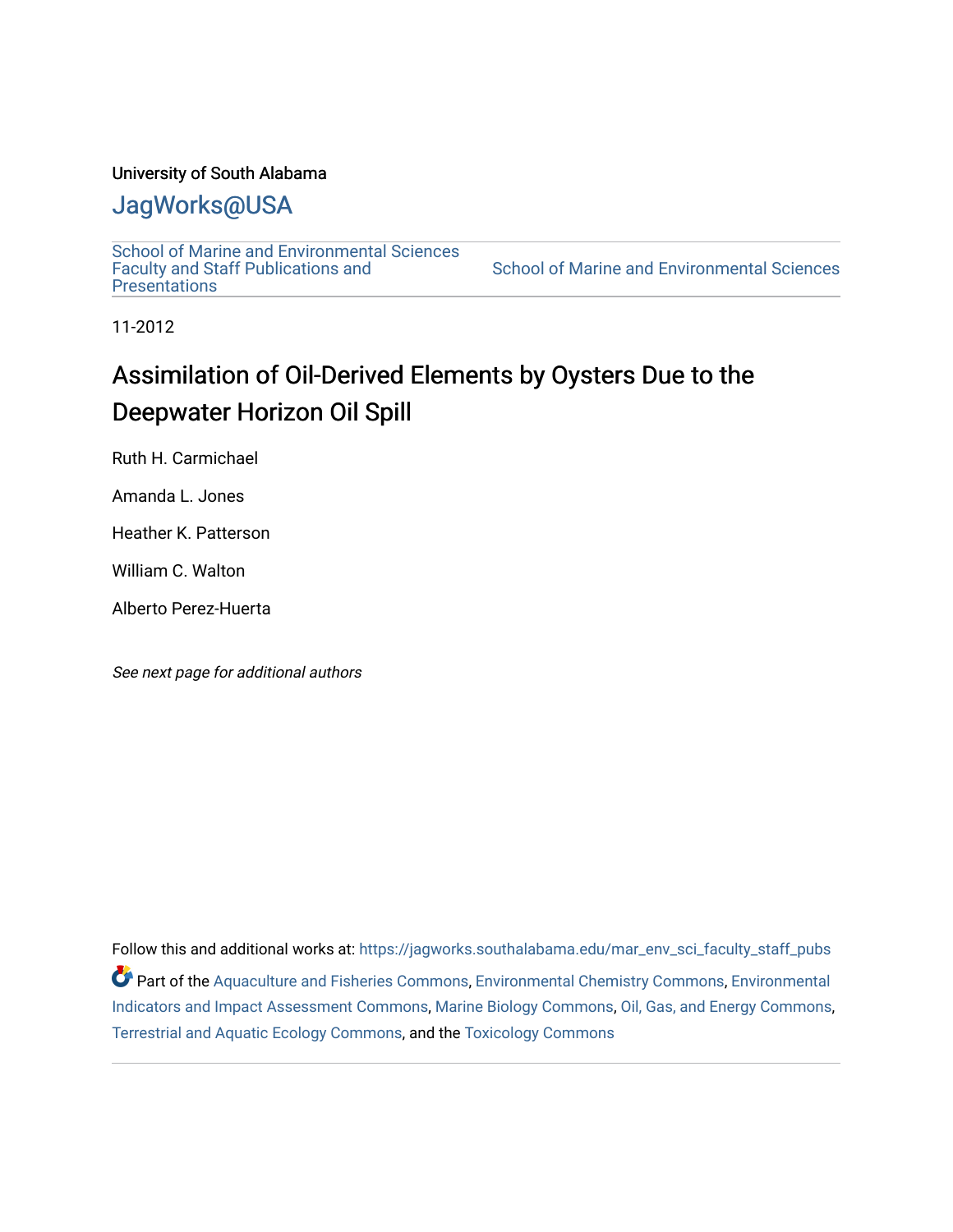## Authors

Ruth H. Carmichael, Amanda L. Jones, Heather K. Patterson, William C. Walton, Alberto Perez-Huerta, Edward B. Overton, Meghan Dailey, and Kristine L. Willett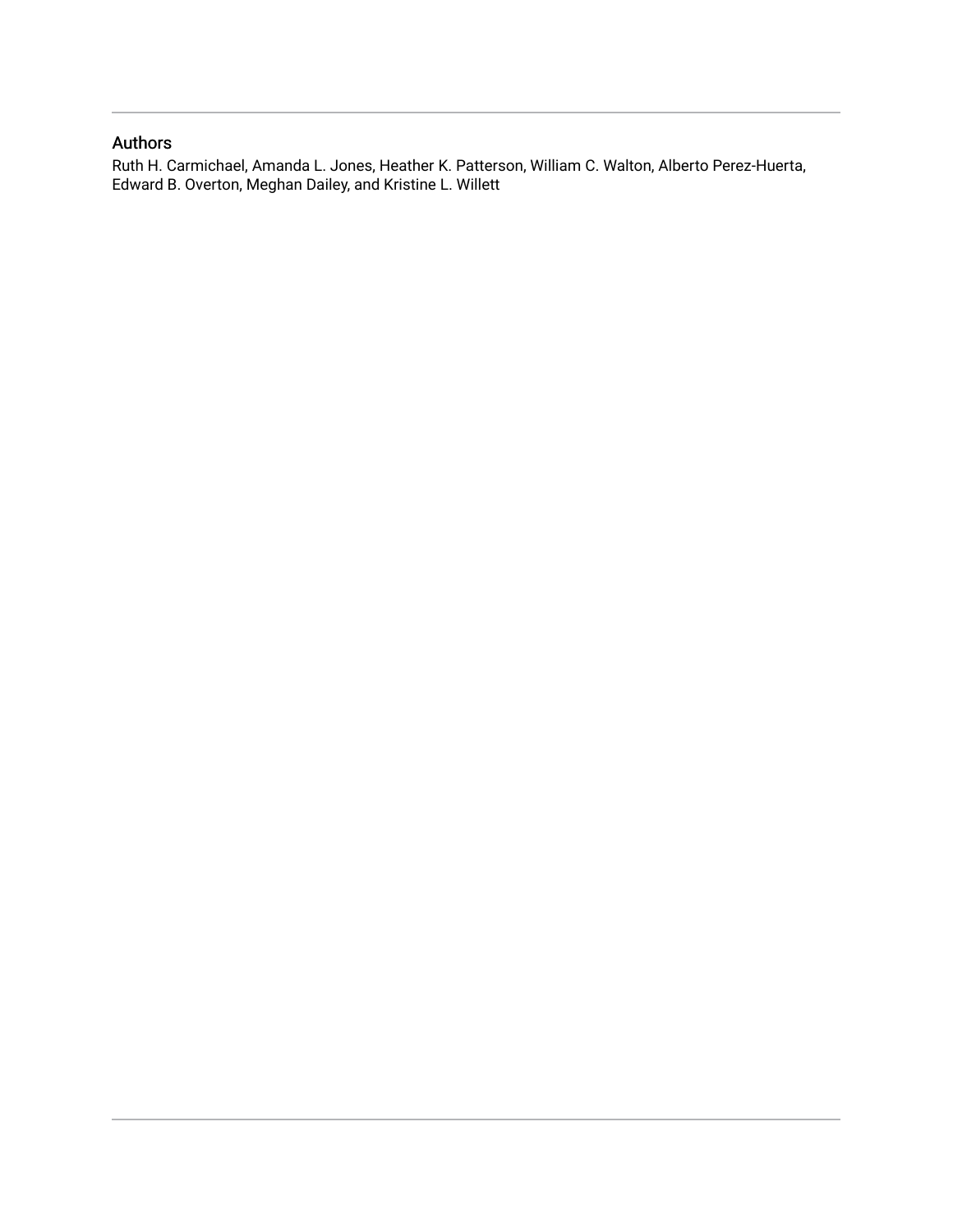# **IKUI IIIIIEI I IHL<br>ence & iechnology**

# Assimilation of Oil-Derived Elements by Oysters Due to the Deepwater Horizon Oil Spill

Ruth H. Carmichael,[\\*](#page-8-0)<sup>,†,‡</sup> Amanda L. Jones,<sup>§</sup> Heather K. Patterson,<sup>†,‡</sup> William C. Walton,<sup>∥</sup> Alberto Pérez-Huerta, $^\perp$  Edward B. Overton, $^\P$  Meghan Dailey, $^{\#}$  and Kristine L. Willett $^{\#}$ 

† Dauphin Island Sea Lab, Dauphin Island, Alabama, United States

‡ Department of Marine Sciences, University of South Alabama, Mobile, Alabama, United States

 $\rm ^\$$ School of Environmental and Biological Sciences, Rutgers, The State University of New Jersey, New Brunswick, New Jersey, United States

∥ Department of Fisheries and Allied Aquacultures, and Alabama Cooperative Extension System, Auburn University, Dauphin Island, Alabama, United States

<sup>⊥</sup>Department of Geological Sciences, The University of Alabama, Tuscaloosa, Alabama, United States

¶ Department of Environmental Sciences, Louisiana State University, Baton Rouge, Louisiana, United States

# Department of Pharmacology, University of Mississippi, Jackson, Mississippi, United States

#### **S** [Supporting Information](#page-8-0)

ABSTRACT: During and after the Deepwater Horizon Oil Spill (DWHOS), oysters (Crassostrea virginica) were exposed to oil and susceptible to incidental consumption of surface and subsurface oil materials. We determined the contribution of oil materials from the DWHOS to diet of oysters by comparing carbon (C) and nitrogen (N) stable isotope ratios in oyster shell to ratios in suspended particulate matter (SPM) and in fresh and weathered oil. Average  $\delta^{13}$ C and  $\delta^{15}$ N values in oyster shell  $(-21 ± 1\%$  and 9-11‰, respectively) were consistent with consumption of naturally available SPM as opposed to values in oil  $(-27 \pm 0.2\%$ <sub>0</sub>, 1.6 ± 0.4‰). Stable isotope ratios in oyster adductor muscle were similar to shell for  $\delta^{15}N$  but not  $\delta^{13}$ C, suggesting either a recent shift in diet composition or



differential assimilation of C between tissue types. We found no evidence of assimilation of oil-derived C and N and, therefore, no evidence of an oyster-based conduit to higher trophic levels. Trace elements in shell were inconclusive to corroborate oil exposure. These findings are not an indication that oysters were not exposed to oil; rather they imply oysters either did not consume oil-derived materials or consumed too little to be detectable compared to natural diet.

#### **■ INTRODUCTION**

Between April 20 and July 15, 2010, approximately 500 000 tons of crude oil spilled into the northern Gulf of Mexico.<sup>[1](#page-8-0)</sup> Often referred to as the worst environmental disaster in America's history, the Deepwater Horizon oil spill (DWHOS) was expected to significantly alter the Gulf of Mexico marine ecosystem with potentially long-term effects to coastal and open waters. $1,2$  $1,2$  $1,2$  In many cases, however, the extent and nature of effects have been difficult to quantify due to the physical setting, offshore application of dispersants, potentially rapid microbial degradation, and low detection rates for affected organisms.[1](#page-8-0),[3](#page-9-0),[4](#page-9-0) Additionally, much of the oil material that flowed from the well was natural gas and very light hydrocarbons that dissolved in the water column without entering surface waters of nearshore environments.<sup>[5](#page-9-0),[6](#page-9-0)</sup>

While there has been significant consideration to physical transport, microbial degradation, and direct toxicity of oil-

derived products from the DWHOS, $1,7,8$  $1,7,8$  $1,7,8$  $1,7,8$  $1,7,8$  potential effects on local food webs have been largely overlooked.<sup>[7](#page-9-0)</sup> Biota in the northern Gulf of Mexico was potentially exposed to relatively fresh surface oil during the spill as well as to weathered oil that settled to the bottom and continues to intermittently appear on local beaches and subtidally (Figure [1\)](#page-3-0). As a major organic carbon (C) and nitrogen (N) source, oil-derived substances from the DWHOS had potential to feed secondary production or shift food web structure to favor species able to utilize those resources. Assimilation of oil-derived elements into local food webs could also provide an alternate pathway of oil degradation that has not yet been defined.

|                 | Received: June 12, 2012     |
|-----------------|-----------------------------|
| <b>Revised:</b> | October 12, 2012            |
|                 | Accepted: November 6, 2012  |
|                 | Published: November 6, 2012 |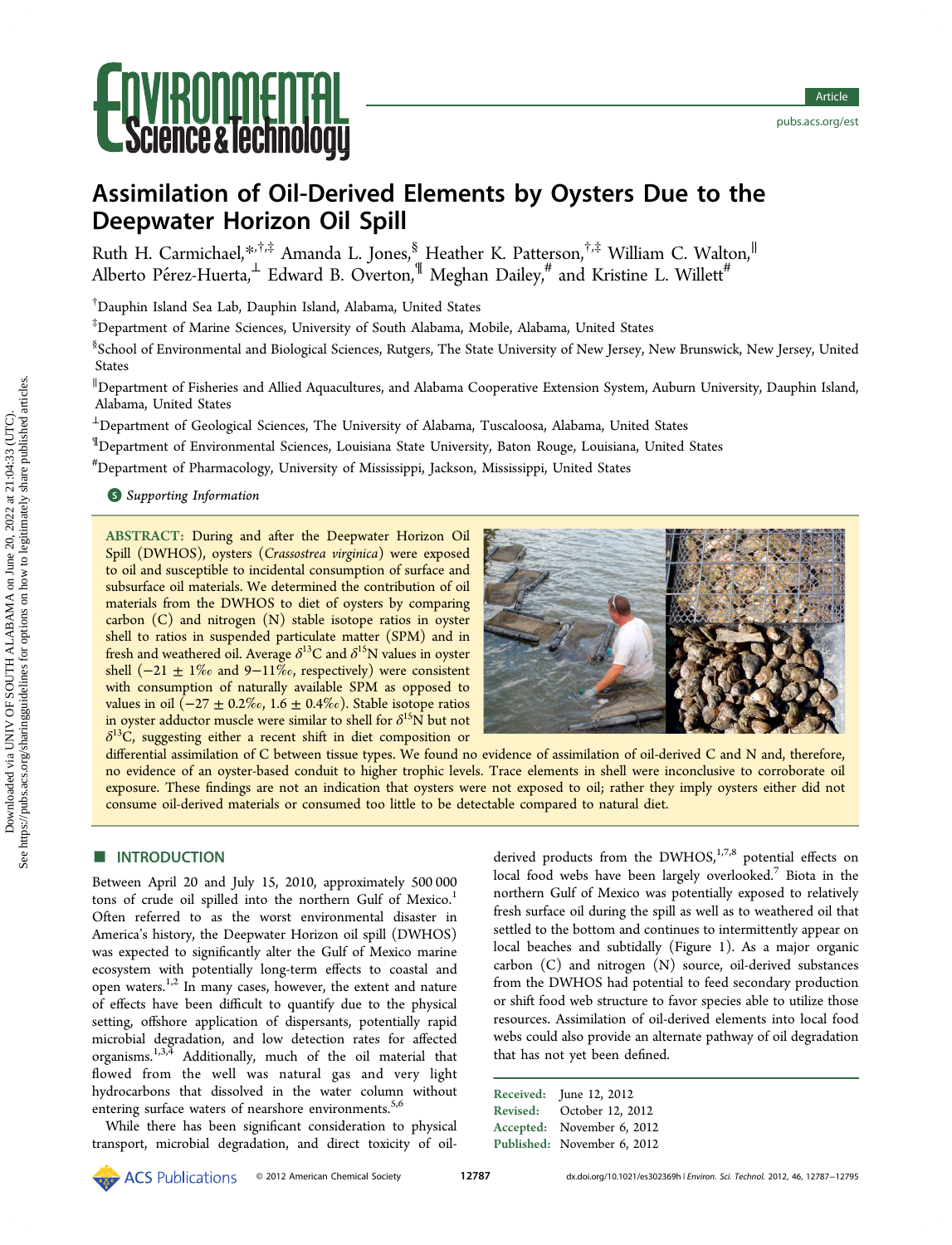<span id="page-3-0"></span>

Figure 1. Weathered surface oil in the northern Gulf of Mexico approximately 20 km south of Dauphin Island, Alabama in early June 2010 (top panels) and examples of "balls" or "patties" of weathered oil collected from local beaches and near shore areas along the Florida− Alabama−Mississippi coast from June 2010 to July 2011 (bottom panels).

In the northern Gulf of Mexico, oyster reefs and areas historically productive for oysters were potentially exposed to oil for several weeks during the DWHOS. The eastern oyster, Crassostrea virginica, is economically and ecologically valuable and ubiquitous along the northern Gulf of Mexico coast, making it of high interest for local study related to the effects of the DWHOS.<sup>[7](#page-9-0),[9](#page-9-0)</sup> Oysters are sessile suspension-feeders that live and feed in near-bottom waters and assimilate particles that reflect the surrounding environment. This lifestyle rendered oysters susceptible to incidental consumption of surface and subsurface oil during and after the DWHOS. Like other bivalves, as C. virginica grows, it assimilates organic and inorganic material into its shell as well as into soft tissue.<sup>[10,11](#page-9-0)</sup> Organic material within the shell is embedded in a calcium carbonate-based matrix deposited in relatively discrete increments and less affected by subsequent metabolic processes than soft tissues.<sup>[12](#page-9-0)</sup> Oysters also bioaccumulate trace metals into tissue and shell, $^{13}$  $^{13}$  $^{13}$  some of which may be useful to detect exposure to oil pollution. $14,15$  Hence, oysters are potentially powerful recorders of environmental variation, particularly

changes in food sources and ambient water quality. These attributes make oysters useful sentinels of oil entry into the local food web.

In this study, we applied stable isotope analysis to define the contribution of oil-derived C and N to the diet of a locally important primary consumer (C. virginica), during and after the DWHOS. We specifically compared C and N stable isotope ratios in oyster shell (deposited during discrete time intervals before, during, and after the DWHOS) to stable isotope ratios in suspended particulate matter (SPM) available as food to oysters and in fresh and weathered oil. Stable isotope ratios are commonly used to define diets and associated food web linkages because physiological processes result in relatively consistent fractionation of stable isotope ratios from food source to consumer ( $\sim +2-4\%$  for N and  $\pm 1\%$  for C<sup>[16](#page-9-0),17</sup>). The relatively conservative fractionation of C facilitates identification of food sources with discrete organic C stable isotope ratios at the base of food webs. $17$  We hypothesized that oil-derived elements would be detectable in the new growth at the shell margin of oysters growing in local waters during and after the DWHOS, if oil-derived substances were consumed in nutritionally significant quantities. We also hypothesized that organic material in the oyster shell would be a more reliable indicator of oil assimilation than soft tissues because shell is deposited in discrete layers during the time of exposure, while soft tissue reflects a mixture of recent and previously consumed foods. To corroborate our findings and detect oil exposure even if oysters did not consume oil-derived materials, shells were analyzed for shifts in concentration of trace and minor elements that may be associated with exposure to oil materials.

#### **EXPERIMENTAL SECTION**

Shells were collected from oysters transplanted at different locations (along east−west and north−south trajectories on the coast) and time periods (before, during, and after) relative to the MC 252 Deepwater Horizon oil spill (Figure 2 and Table [1](#page-4-0)). This approach allowed us to compare temporally and spatially explicit stable isotope shifts recorded in oyster shell relative to potential oil exposure through time.



Figure 2. Study sites where oysters were deployed in Mobile Bay and surrounding waters along the Mississippi (MS)−Alabama (AL) coast. Site numbers correspond to data in Table [1](#page-4-0). The inset shows the location of study sites relative to the Deepwater Horizon oil rig  $(x)$ .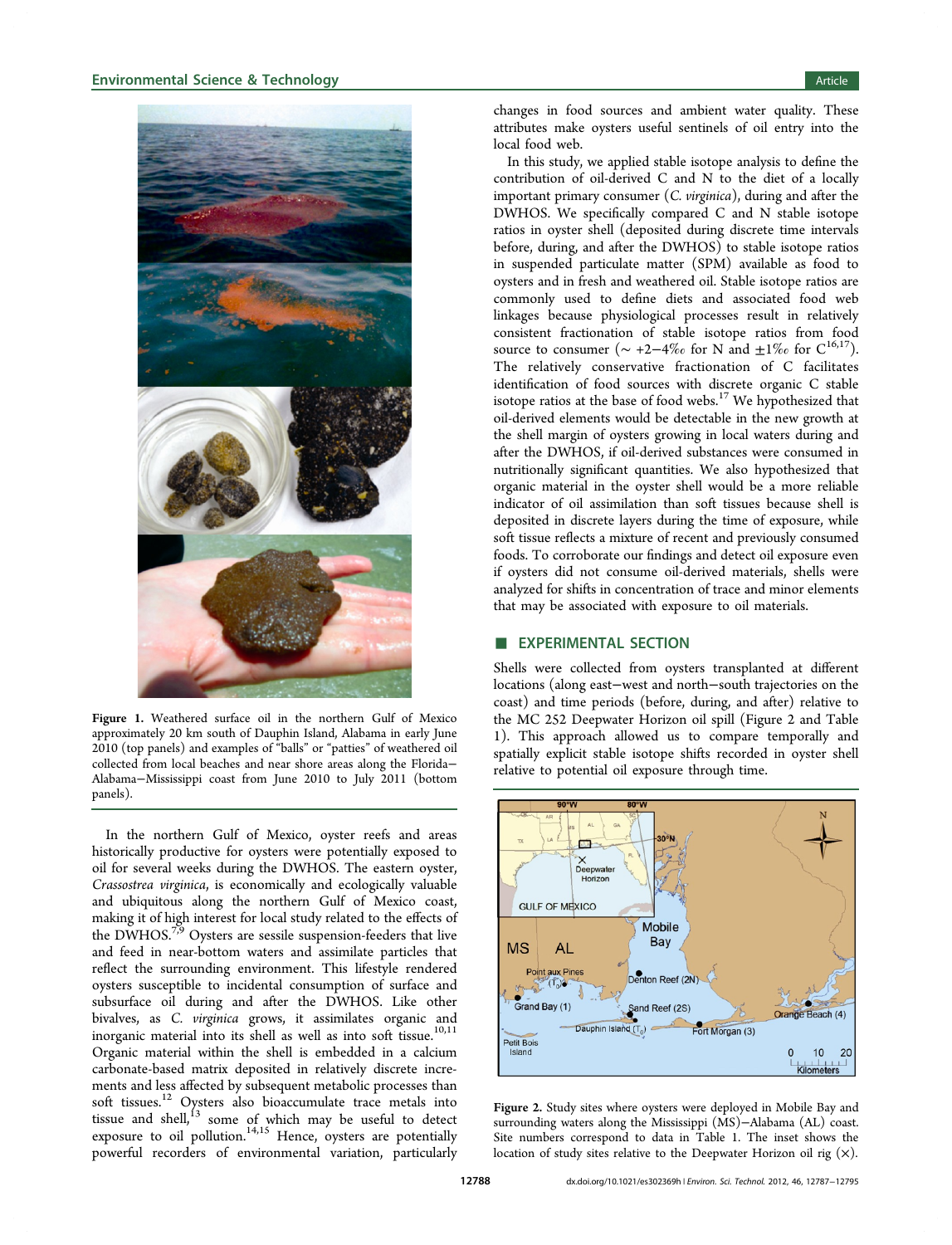<span id="page-4-0"></span>Table 1. Estimated Oil Exposure for Time Zero  $(T_0)$  and Transplanted Oysters in Mobile Bay (Denton Reef and Sand Reef) and along the MS−AL Coast (Grand Bay, Fort Morgan, Orange Beach)<sup>a</sup>

|              |      | $T_0$             |                     | treatment                      |                                 |
|--------------|------|-------------------|---------------------|--------------------------------|---------------------------------|
| site         | site | none <sup>'</sup> | unlikely $\epsilon$ | possible exposure <sup>a</sup> | postspill exposure <sup>e</sup> |
| Grand Bay    |      |                   | 30 Apr 2010         | 1 Jul 2010                     | 6 Oct 2010                      |
| Denton Reef  | 2N   | 30 June 2008      | 14 May 2010         | 21 Jul 2010                    | 3 Aug 2010                      |
| Sand Reef    | 2S   | 30 June 2008      | 14 May 2010         | 20 Jul 2010                    | 4 Aug 2010                      |
| Fort Morgan  |      |                   | 30 Apr 2010         | 30 Jun 2010                    | 7 Oct 2010                      |
| Orange Beach |      |                   | 30 Apr 2010         | 30 Jun 2010                    | 7 Oct 2010                      |

 ${}^a\!{\rm Site}$  numbers correspond to locations shown in Figure [2](#page-3-0) and [Supporting Information](#page-8-0) Figure 1.  ${}^b\!{\rm Prespill}$ ; hatchery stock held on Dauphin Island at a site central to coastal and Mobile Bay transplant sites prior to the DWHOS. <sup>c</sup> During spill; hatchery stock held at Point aux Pines prior to transplanting, during active spilling of oil, but prior to documented presence of oil along the coast. <sup>d</sup>During spill; oil reported along the Mississippi– Alabama coastline, surface and subsurface oil exposure possible. <sup>e</sup>Postspill; Deepwater Horizon well was shut down, surface oil was absent from the Mississippi−Alabama coast, subsurface oil exposure possible.

**Oyster Transplants.** Hatchery-reared oysters from the Auburn University Shellfish Laboratory on Dauphin Island, Alabama were transplanted at two sites in Mobile Bay (Denton Reef =  $2N$ , Sand Reef =  $2S$ ) and three sites along the Mississippi−Alabama coastline (Grand Bay = 1, Fort Morgan = 3, Orange Beach = 4) (Figure [2](#page-3-0), [Supporting Information SI-](#page-8-0)[Table S1\)](#page-8-0). In Mobile Bay, subadult oysters  $(42.1 \pm 0.8 \text{ mm})$ shell height,  $n = 50$ ) were transplanted in plastic-coated wire mesh aquaculture cages measuring  $33 \times 33 \times 10$  cm deep and suspended 1.0 m above the sediment surface ( $n = 3$  cages per depth per site). Oysters were planted in late May 2010 and collected in July (during spill) and August (postspill) 2010 (Table 1). The outer margin of each oyster shell was delineated with permanent marker prior to transplanting at these sites.<sup>[18,19](#page-9-0)</sup> At coastal sites, subadult oysters  $(38.1 \pm 1.0 \text{ mm}$  shell height, *n* = 15) were transplanted in mesh bags similar to cages at Mobile Bay sites, but measuring  $50 \times 50 \times 10$  cm deep with 3.8 cm mesh ( $n = 4$  bags per site). Cages loaded with bags were tethered to helix anchors and floated in 1.0 m of water. Oysters were deployed in May 2010 and collected from coastal sites in early July (during spill). New oysters were deployed in August and collected in early October (postspill). As a prespill control, we analyzed hatchery stock (Table 1,  $T_0$ ) from late May 2008 (held at the Dauphin Island Sea Lab, a location central to both coastal and Mobile Bay sites) and hatchery stock held at Sandy Bay, Point aux Pines, Alabama (Figure [2\)](#page-3-0) collected in early May 2010 for coastal sites and mid-May 2010 for Mobile Bay sites.

For analysis,  $T_0$  and transplanted oysters were divided into categories based on likelihood of exposure to oil (Table 1). Categories (none, unlikely, possible exposure, postspill exposure) were defined based on the location of surface oil reported by  $NOAA^{20}$  relative to the time period when oysters were transplanted at the field sites [\(SI-Figure S1\)](#page-8-0).

Shell and Soft Tissue Sample Preparation. After collection, oyster shells were separated from soft tissues, thoroughly washed with ultrapure water, and dried under clean conditions in a fume hood at room temperature. To determine how stable isotope ratios in newly deposited shell compared to values in soft tissues (typically used for stable isotope analyses in trophic studies), adductor muscles were separated from whole tissues, cleaned with ultrapure water, and dried at 60 °C for analysis and comparison to shell.

The outer margin of new growth (deposited during field exposure) on each oyster shell was ground to a fine powder using a Dremel 300 Series hand-held rotary tool with a 1.3-mm ruby arbor band and collected in a watch glass.<sup>[11](#page-9-0)</sup> The marginal cutting boundary was confirmed using the most conservative line based on comparison of direct growth measurements (with vernier calipers to the nearest 0.01 mm shell height), the macroscopic line of growth, and (in the case of Mobile Bay samples) a permanent marker line as independent indicators of the new growth boundary. To capture representative stable isotope values in shell material but maintain a reasonable sample number, powdered shell samples were aggregated from randomly selected oysters to produce two replicate aggregates of three or four oysters each from each site at each sampling period. We subsampled  $250.0 \pm 1.5$  mg of each aggregate to prepare for stable isotope analysis.

To isolate the organic portion of the powdered shell material, we removed the inorganic fraction by acidifying each subsample using 0.5−1.0% PtCl<sub>2</sub> in 1 N HCl.<sup>[10,11](#page-9-0)</sup> A volume of 2−4 mL of acid solution was added daily to the samples with gentle stirring until samples no longer reacted with the acid (bubbling ceased). Acidification typically required 2−3 days. After acidification, samples were filtered through preashed  $0.7 - \mu m$ Millipore glass-fiber filters. Filters were washed minimally with ∼5 mL ultrapure water, and dried to a constant weight at 60  $\rm{^{\circ}C}.$ 

Potential Food Sources. Because we made opportunistic use of oyster transplant experiments designed and initiated prior to the DWHOS, we did not have corresponding samples of suspended particulates matter (SPM) for every coastal site and sampling period. To determine stable isotope ratios in natural foods locally available to oysters, therefore, we utilized data from previous and ongoing studies at nearby sites during similar time periods, except in the cases of Denton and Sand Reef where site-specific data were collected every 2 weeks during the study period. In all cases, water was collected using a horizontal water sampler at locations of equivalent depth and salinity to study sites or (in the case of Mobile Bay sites) immediately adjacent to transplant cages ( $n = 31$  Denton Reef;  $n = 33$  Sand Reef). Water was prefiltered through a 200- $\mu$ m mesh, vacuum filtered onto preashed 0.7-μm glass-fiber filters, and dried to a constant weight at 60 °C. For Grand Bay, we analyzed SPM data collected June−September 2010 from nearby Bayou La Batre, Alabama ( $n = 14$ ). For Fort Morgan, we used SPM data collected in January and June 2010 from an adjacent site a few kilometers to the west on Fort Morgan ( $n =$ 14), and for Orange Beach, we used SPM data collected in June 2008 from a site within the intracoastal waterway, north of the transplant location  $(n = 13)$ .

Weathered and Fresh Oil. To determine stable isotope composition of weathered oil, we sampled tar balls, mats, and semisolid oil forms (Figure [1\)](#page-3-0) from sediments along the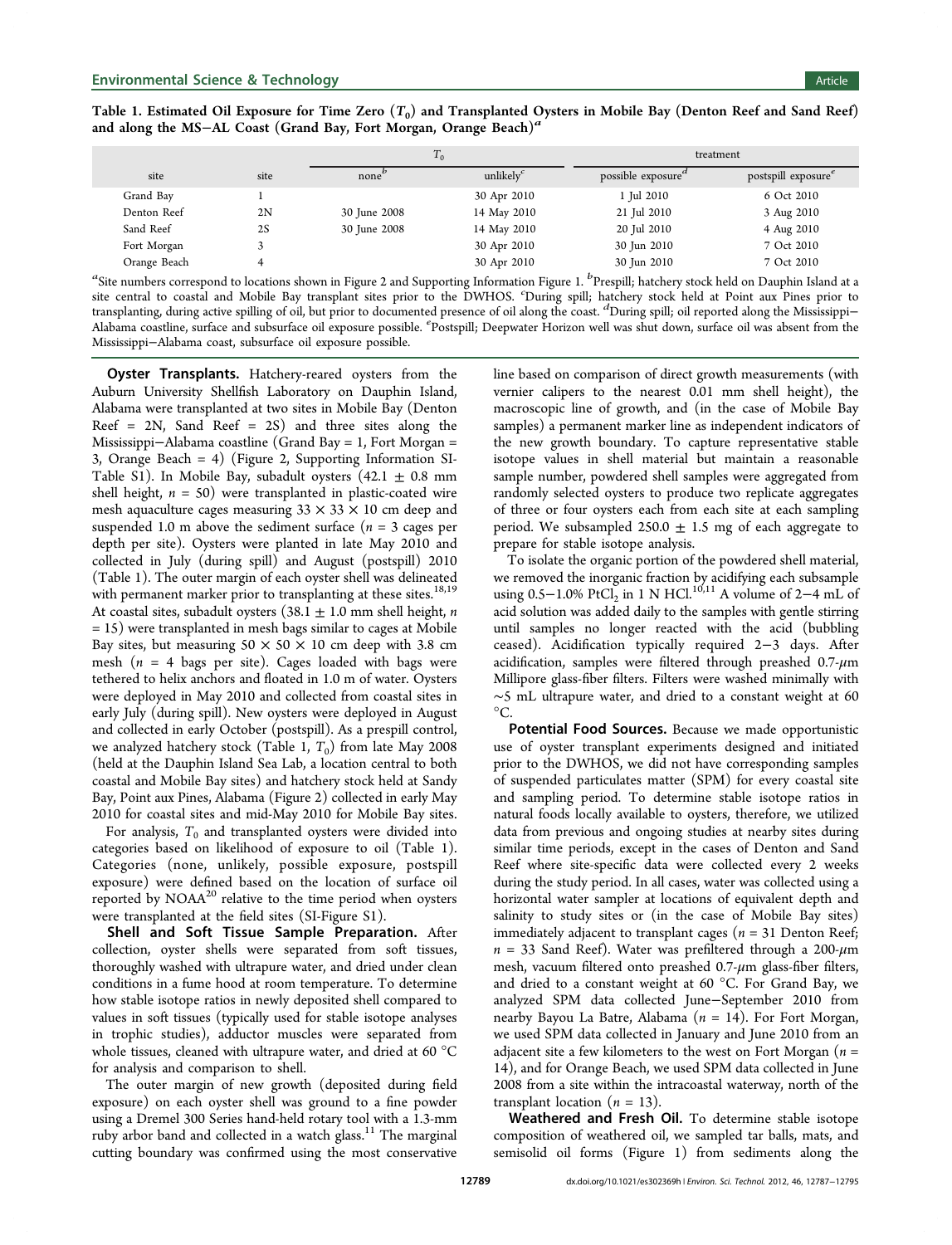<span id="page-5-0"></span>shoreline from the Florida−Alabama border to Petit Bois Island in Mississippi (Figure [2\)](#page-3-0) from June 2010 to July 2011. Weathered oil samples were analyzed from coastal areas near or at oyster transplant sites, including Petit Bois Island (near Grand Bay,  $n = 1$ ), Dauphin Island (near Mobile Bay sites,  $n =$ 4), Gulf Shores (near Fort Morgan,  $n = 5$ ), and Orange Beach  $(n = 2)$ . Stable isotope ratios for fresher crude oil were determined in MC252 reference material obtained from BP Gulf Coast Restoration Organization (GCRO) in August 2011, including Massachusetts surrogate oil (MASS) and weathered oil from the surface (OFS), which are defined by BP GCRO as chemically and toxicologically similar to the Macondo Well in Mississippi Canyon Block 252. Subsamples from the interior of each weathered oil sample, MASS, and OFS (8−13 mg for C, 30−60 mg for N) were added dropwise to either 2.0 mg of CHROMOSORB WAW (ThermoFisher Scientific) for weathered oil samples or a preashed  $0.7$ - $\mu$ m glass-fiber filter for crude oil samples. Samples were incubated at 60 °C for up to 96 h to remove residual water prior to stable isotope analysis.

To confirm that weathered oil samples were derived from the DWHOS, we haphazardly selected samples from among the different locations of study and chemically fingerprinted 25% of the total number of weathered oil samples. Nonmatch samples were discarded along with any samples collected at the same time and location unless they were independently verified. Oil samples were sourced matched to MC252 oil by comparing the quantitative ratios of key markers (many of which are resistant to weathering) of petroleum hydrocarbons within the source oil to the same marker compounds in collected samples<sup>[21,22](#page-9-0)</sup> ([SI-](#page-8-0)[Figure S2](#page-8-0)). Source oil (MC252 obtained from NOAA by E. Overton) and locally collected samples were dissolved in methylene chloride, and extracts were analyzed using capillary column gas chromatography−mass spectroscopy (GC-MS). Data were acquired in the selective ion mode. Ions and retention time windows were set to detect saturated hydrocarbons from C10 to C40 (ion 57), hopane and sterane tri to penta cyclic biomarkers (191, 217, 218, 231), and the following petroleum marker compounds and their alkyl homologues: naphthalene (ions 128, 142, 156, 170, 184), fluorene (166, 180, 194, 208), phenanthrene (178, 192, 206, 220, 234), dibenzothiophene (184, 198, 212, 226), benzo(a)anthracene, and chrysene (228, 242, 256, 270 284). Taking into consideration small daily instrumental variations and the fact that samples may contain different overall quantities of oily residues, we defined conclusive source identification when at least 90% of the biomarker compounds in the environmental sample matched the source oil ([SI-Figure S2](#page-8-0)).

Stable Isotope Analysis. Samples were analyzed at the UC Davis Stable Isotope Facility by continuous flow−isotope ratio mass spectrometry (CF-IRMS; 20-20 mass spectrometer, PDZ Europa) after sample combustion to  $CO<sub>2</sub>$  and  $N<sub>2</sub>$  in an online elemental analyzer (PDZ Europa). Gases were separated on a Carbosieve G column (Supelco) before introduction to the CF-IRMS. As internal controls, blank filters and tins were analyzed along with an acetanilide standard (Fisher Scientific) of known isotope ratio and pseudoreplicates of randomly chosen samples, representing ∼10% of the total sample number, to ensure variation of <0.2‰ due to sample handling and instrument reproducibility.

Trace Element Analyses. Oysters transplanted at coastal sites during possible and postspill exposure periods (Table [1\)](#page-4-0) were analyzed for 26 trace and minor elements (Al, As, B, Ba, Be, Cd, Co, Cr, Cu, Fe, Mg, Mn, Mo, Ni, Pb, Se, Sb, Ag, Sn, Si,

Sr, Ti, V, Zn, K, Na), six of which have been highlighted for use in detection of hydrocarbon pollution (Cd, Co, Mo, Ni, Pd, V).[15,23](#page-9-0),[24](#page-9-0) Shells were initially scrubbed in distilled deionized water with a soft brush to remove loosely attached biogenic and inorganic particles. Further cleaning was conducted, for each shell, with 5% weight to volume hydrogen peroxide (20 min), and rinsed with deionized distilled water (5 min). All samples were dried in a fume hood for 24 h. For each transplant period, three right valves of oyster shells were selected from each site and divided into three or four shell splits of equal length (∼ 1.3 cm), depending on the length of the shell. The inner segments of shell toward the umbo region served as control samples because they corresponded to older growth in the hatchery or at  $T_0$  sites before deployment, while the outer margin of shell represented new growth during the period of transplant. Old and new growth regions were identified using the independent measurements of shell growth described for stable isotope analyses. Samples were prepared by dissolving 35 mg of shell powder in 30 mL of a  $10\%$  HNO<sub>3</sub> solution and passing the resulting mixture through a  $20-\mu m$  filter.<sup>[25](#page-9-0)</sup> Major and minor elements were analyzed by inductively coupled plasma−optical emission spectrometry (ICP-OES) in the University of Alabama Department of Geological Sciences analytical geochemistry laboratory, with instrumental sensitivity of 10 ppb and  $\pm 8\%$  error at  $2\sigma$ . For all elements, a multielement inorganic calibration standard (High Purity Inc.) and quality control standards (CPI International) were used for analyses. Calibration was performed using concentrations 0.25, 0.5, 1.0, 5.0, 10.0, and 20.0 ppm (or mg  $L^{-1}$ ) to within  $\pm$ 5%.

#### **B** RESULTS

Stable Isotope Ratios in Oyster Shell.  $\delta^{13}C$  values in newly deposited oyster shell averaged  $-20.8 \pm 2.0\%$ , similar to  $\delta^{13}$ C values typically found in marine phytoplankton (Figure 3A).  $\delta^{13}$ C values in shell of most oysters grown in 2010 were lighter than those of prespill controls in 2008 (Figure [4](#page-6-0)), but there were no differences with level of potential exposure (ANOVA:  $F_2 = 0.001$ ,  $P = 0.98$ ), when estimated relative to the timing of transplants in the field in 2010 (Figure [4](#page-6-0) and Table [1\)](#page-4-0)



Figure 3.  $\delta^{13}C$  and  $\delta^{15}N$  % in (A) oyster shell and (B) suspended particulate matter (SPM). Dashed lines represent average  $\delta^{13}C$  values in marine algae, freshwater/terrestrial sources, and weathered and fresh oil (data from this study and others<sup>[17,28,](#page-9-0)[42](#page-10-0),[43](#page-10-0)</sup>).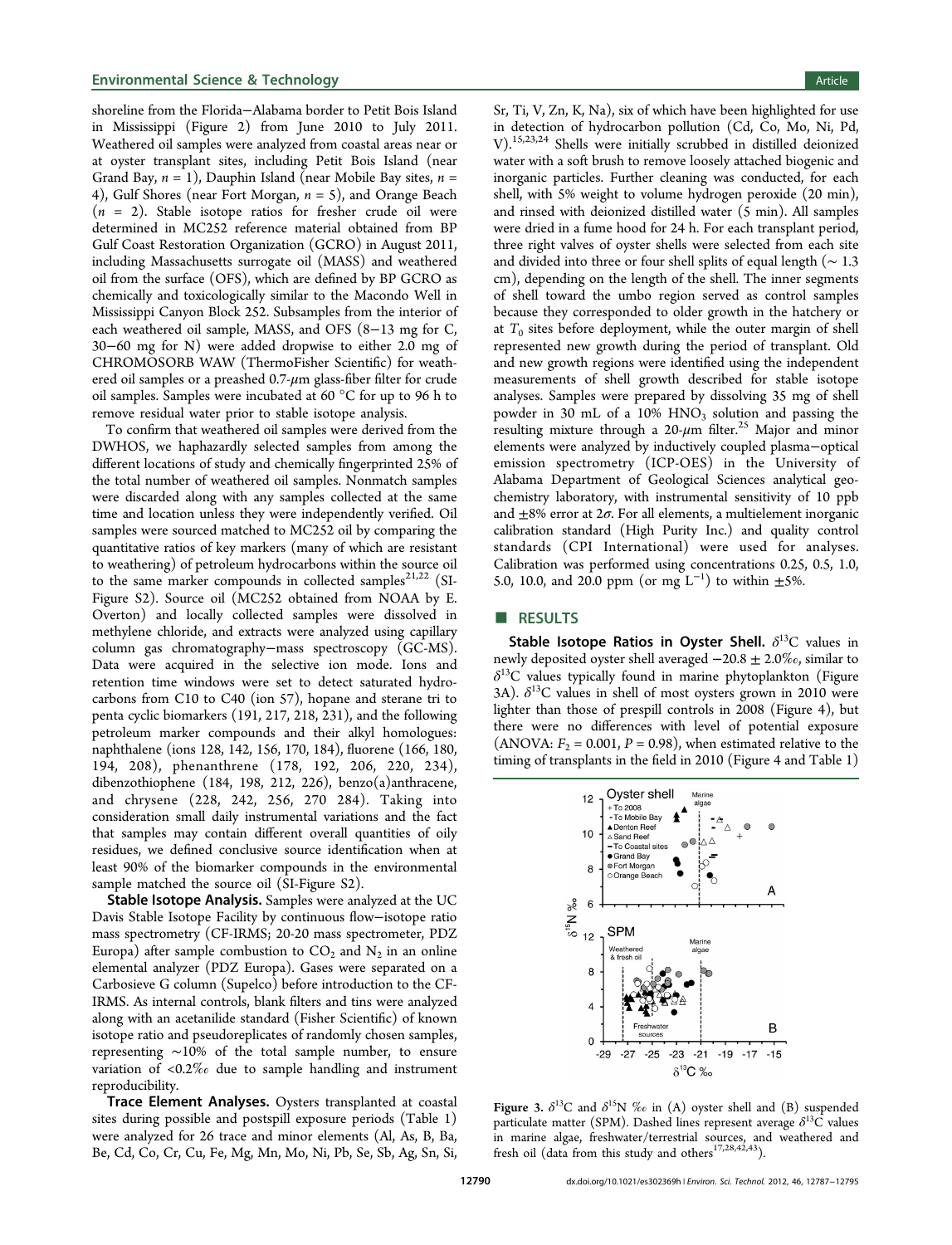<span id="page-6-0"></span>

Figure 4. Mean ( $\pm$ se)  $\delta^{13}$ C and  $\delta^{15}$ N ‰ in shells of time zero and transplanted oysters at sites in Mobile Bay and along the Mississippi− Alabama coastline (Coastal), representing a range of potential exposure to oil materials from the DWHOS (defined in Table [1](#page-4-0)). The gray bar shows data from hatchery stock in 2008.

or between oysters transplanted at Mobile Bay and coastal sites (ANOVA:  $F_1 = 1.60$ ,  $P = 0.23$ ). Oysters at the Fort Morgan site, however, showed an increase in  $\delta^{13}$ C values compared to other sites during the post spill period (Figure [3A](#page-5-0), values near −15‰ and −17‰, similar to 2008 prespill controls). N stable isotope values were heavier in shell of oysters from Mobile Bay sites compared to coastal sites (Figures [3A](#page-5-0) and 4), averaging 10.6  $\pm$  0.2‰ and 9.4  $\pm$  0.6‰, respectively (ANOVA:  $F_1$  = 22.16,  $P < 0.001$ ).  $\delta^{15}N$  values in oyster shell during and after the DWHOS in 2010 were similar to those of prespill controls in 2008, and as with  $\delta^{13}$ C there was no difference with level of potential exposure (ANOVA:  $F_2 = 0.30$ ,  $P = 0.75$ ) (Figure 4).

Stable Isotope Ratios in SPM and Oil Materials. Stable isotope values in suspended particulate matter available as food to oysters showed influence from both freshwater and marine sources (Figure [3](#page-5-0)B), but differed between Mobile Bay and coastal sites (ANOVA:  $\delta^{13}C$ :  $F_1 = 6.41$ ,  $P = 0.01$ ;  $\delta^{15}N$ :  $F_1 =$ 18.08, P < 0.001), showing lighter values in SPM from Mobile Bay sites  $(-25.3 \pm 0.2\%$  and  $4.9 \pm 0.2\%$  compared to coastal sites  $(-24.3 \pm 0.4\% \text{ and } 6.1 \pm 0.3\% \text{).}$  Stable isotope ratios in weathered and fresher crude oil were lighter than values in SPM, averaging  $-27.4 \pm 0.1\%$  and  $1.6 \pm 0.4\%$ , respectively, for carbon and nitrogen (Figure [3](#page-5-0)B, [SI-Table S2\)](#page-8-0).

Comparison of Stable Isotope Ratios in Oysters to SPM and Oil Materials. Based on the stable isotope ratios we determined in oyster shell and typical fractionation for a single trophic step from food source to consumer, we estimated the isotopic values for assimilated diet of oysters at our transplant sites averaged approximately  $-21\%$  for  $\delta^{13}$ C and ranged roughly 4–9‰ for  $\delta^{15}N$  (Figure 5). The actual mean difference between stable isotope ratios in oyster shell and SPM was  $3.9 \pm$ 2.1‰ for  $\delta^{13}C$  and 3.8  $\pm$  0.8‰ for  $\delta^{15}N$ , generally consistent with a single trophic step. In contrast, the mean difference between stable isotope ratios in oyster shell and oil materials was nearly double compared to SPM, 6.4  $\pm$  2.0 ‰ for  $\delta^{13}C$  and 7.4  $\pm$  1.0 % for  $\delta^{15}N$  (Figure 5).

Comparison between Oyster Shell and Soft Tissues. Stable isotope ratios in oyster shell and soft tissues differed for C but not N ([SI-Figure S3\)](#page-8-0). Stable isotope ratios in oyster adductor muscle averaged  $-23.4 \pm 0.4\%$  for  $\delta^{13}$ C and 8.7  $\pm$ 0.6‰ for  $\delta^{15}N$ , showing a difference of 1.3‰ and 3.4‰ for C and N, respectively, when compared to stable isotope ratios in



Figure 5. Comparison of mean ( $\pm$ se)  $\delta^{13}$ C and  $\delta^{15}$ N in oyster shells, SPM, and oil materials. The dashed box represents the expected range of  $\delta$ <sup>13</sup>C and  $\delta$ <sup>15</sup>N values in diet assimilated by oysters (assuming typical fractionation of ±1‰ for C, +2−4‰ for N). Circles define the range of values among sites for each sample type. Where no error bars are visible, error is smaller than the symbol.

SPM (values within the range of expected fractionation for a single trophic step).  $\delta^{13}$ C values in shell and tissue were not correlated (Pearson Correlation:  $r = 0.50$ ,  $P > 0.05$ ), and tissue values were significantly lighter than values in shell (Mann− Whitney:  $U = 2.0$ ,  $P = 0.01$ , two-tailed; median shell = −20.2‰, median tissue = −23.4 ‰; [SI-Figure S3A](#page-8-0)). In contrast,  $\delta^{15}N$  values in tissue and shell were highly correlated (Pearson Correlation:  $r = 0.97$ ,  $P < 0.01$ ), and values were not different in magnitude (Mann–Whitney:  $U = 15.0$ ,  $P = 0.63$ , two-tailed; median shell = 9.7‰, median tissue = 8.4‰; [SI-](#page-8-0)[Figure S3B](#page-8-0)).

Trace Element Analysis. Trace element concentrations in all oyster shell samples were relatively low or below the limits of detection, and no anomalous values were found for any element that could be definitively traced to the DWHOS. Timing of oyster deployment to field sites typically corresponded to an increase in Mg, Sr, Zn, and Ba (data not shown). To focus on elements most likely to indicate oyster exposure to oil hydrocarbons, we opted to show data for the six elements previously suggested to accumulate in sediments or invertebrate shells and tissues due to hydrocarbon pollution [cadmium (Cd), cobalt (Co), molybdenum (Mo), nickel (Ni), lead (Pb), and vanadium $(V)$ ].<sup>[15,23](#page-9-0),[24](#page-9-0)</sup> For most samples the number of detectable elements and average concentration decreased in new growth compared to older growth during (Figure [6A](#page-7-0)) and after (Figure [6](#page-7-0)B) the DWHOS spill. The most noticeable difference in trace element composition between during and postspill transplants was the presence of measurable quantities of Pb and V in both old and new shell growth of oysters from the postspill period at Grand Bay and Fort Morgan (compare Figure [6A](#page-7-0) and B). Pb alone was found in measurable concentrations in new shell growth of postspill oysters from Orange Beach. Vanadium values ranged 0.03–0.08 mg  $L^{-1}$  and Pb ranged 0.01–0.02 mg L<sup>-1</sup>. .

#### ■ DISCUSSION

To understand the influence of oil-derived elements on oyster shell, we compared the stable isotope composition in shell of oysters grown before, during, and after the DWHOS with the composition of naturally occurring SPM available as food and with weathered and fresh oil. By making these comparisons, we determined that although oil-derived elements were present in surface and bottom waters where oysters were growing during and after the DWHOS, they did not appear to significantly influence the C and N stable isotope composition in oysters.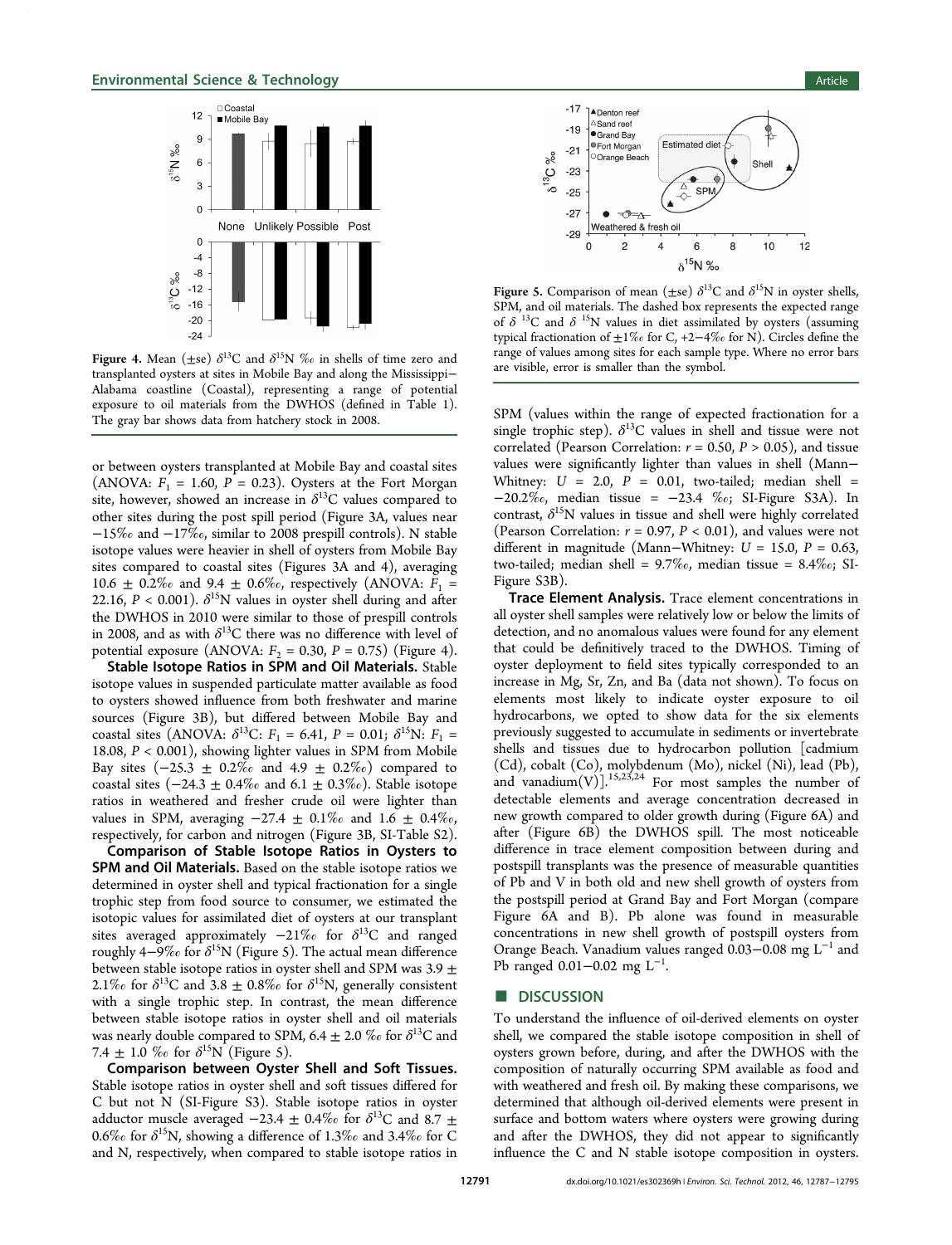<span id="page-7-0"></span>

Shell fractions

Figure 6. Mean  $(\pm \text{SE})$  concentration of 6 trace elements in shell of oysters transplanted (A) during and (B) after the DWHOS (corresponding to treatments in Table [1](#page-4-0)). Shell sections were analyzed separately to distinguish elements in old growth (reflecting hatchery and  $T_0$  periods) from those in new growth for each transplant period. Samples for which element concentrations were below the level of detection were not included in mean calculations.

Two major findings support this conclusion. First, there were no shifts in C or N stable isotope ratios in oyster shell relative to the location or timing of surface oil along the Mississippi− Alabama coastline (Figure [4](#page-6-0) and [SI-Figure S1\)](#page-8-0). Second, stable isotope values were more consistent with SPM-derived diet as opposed to consumption of oil-derived materials (Figures [3](#page-5-0) and [5](#page-6-0)). Based on stable isotope values we measured in fresh and weathered oil, diet comprised primarily of oil-derived substances would be expected to yield stable isotope values of  $-27 \pm 1\%$  for C and 3 $-7\%$  for N in oysters. Importantly,  $\delta^{13}$ C values in oyster shell centered around values typically found in marine algae (∼-21‰), while oil materials, which are derived from terrestrial sources, were significantly lighter ( $\sim$ -27‰; this study and others<sup>[26](#page-9-0)–[28](#page-9-0)</sup>). Comparison of  $\delta^{15}N$ ratios between oil and oyster shell demonstrate even more evidently the separation between shell composition and that of oil. The  $\delta^{15}N$  values we determined in weathered and fresh oil were consistent with previous reports, $26,29,30$  $26,29,30$  $26,29,30$  and the difference between  $\delta^{15}N\%$  in oyster shell and oil far exceeded the expected 2−4‰ fractionation from food source to consumer (Figure [5](#page-6-0)).[16](#page-9-0) These data suggest that oysters either were not exposed to oil hydrocarbons at the sampling locations, did not consume oil materials during the period of study, or consumed too little to be detectable compared to phytoplankton in background SPM, using stable isotope methods.

Data from a parallel study of polycyclic aromatic hydrocarbon (PAH) concentrations in sediment, water, and oysters from sites in Mobile Bay and adjacent waters in early June through mid-November 2010, found higher concentrations of PAHs in oysters at Point aux Pines, AL (our  $T_{\textrm{Q}}$  control site) than at Sand or Denton Reef in Mobile Bay.<sup>[31](#page-9-0)</sup> Total PAH concentrations (tPAH) in oysters ranged from below reporting limits to 522 ng  $g^{-1}$  dry weight during and just after the period of active spilling from the MC252 well. This study also found a peak in water tPAHs that roughly corresponded with the estimated timing of oil in the area, and one site in Mobile bay showed possible evidence of DWHOS oil contamination in the water in late June, during the spill. None of the sediment tPAH concentrations in Mobile Bay or adjacent sampled areas

exceeded NOAA regulatory SQuiRT guidelines,<sup>[32](#page-9-0)</sup> but concentrations were consistent with values measured for other oil spills. Overall, these data support the notion that the area experienced some oil exposure, but the relatively low measured values in oysters, absence of prespill data, and potential for rapid depuration rates in oysters $33 \text{ make it difficult to determine}$  $33 \text{ make it difficult to determine}$ the extent of direct oil contamination of oysters based on PAH data alone.

Given the relatively distinct stable isotopic signature in oil materials compared to expected oyster diet, oil materials should be readily distinguishable if consumed and assimilated into oyster shell and soft tissues. The Mobile Bay system and nearby waters, however, are highly influenced by freshwater discharge.<sup>[34,35](#page-9-0)</sup> As a result, locally available SPM often reflects both the marine and freshwater/terrestrial influences to this system.[28](#page-9-0),[36](#page-9-0) Because of this freshwater influence, in some cases the difference between  $\delta^{13}$ C values in oil materials and SPM was very small (Figure [3\)](#page-5-0), particularly for the northernmost transplant site in Mobile bay (Denton reef), which is more consistently influenced by freshwater discharge than other transplant locations (Figure [2](#page-3-0), [SI-Table 1\)](#page-8-0). In this study, the >1% difference in  $\delta^{13}$ C values between oyster shell and bulk SPM at some sites appears to be due to preferential selection and assimilation of the marine phytoplankton component of bulk SPM.<sup>[37](#page-9-0)</sup> Collection of SPM from nearby sites or somewhat different time periods than the period of study may also contribute to variation in  $\delta^{13}$ C between oysters and SPM. The difference between SPM and oyster shell, however, was not greater when collected at remote sites or times compared to site-specific collection during the transplant period (cf Figure [5](#page-6-0)). Considering these points, it seems that oysters at transplant sites primarily assimilated elements from local SPM, particularly marine algae, regardless of freshwater inputs or oil-related influences to local waters. In cases where oysters or other species may not be selective, the isotopic similarity between freshwater sources and oil materials could confound detection of elements derived form oil materials. These data highlight the need to consider the distinctiveness of source end points when applying stable isotope data to detect consumption of oil materials by biota in freshwater influenced systems.

Comparison of isotope composition between newly deposited oyster shell and adductor muscle revealed differences in C and N assimilation. In the case of this study, the stable isotope ratios we determined in newly deposited shell reflected the discrete periods of study, before, during, or after the DWHOS, while values in adductor muscle reflected dietary components during the transplant period as well as any elements previously consumed (at  $T_0$  sites) but not yet metabolized or turned-over. Previous studies found turnover times for soft tissues were >120 days for adult shellfish,  $37,38$  $37,38$ which is longer than the ∼60 day transplant periods for oysters in this study, supporting the notion that adductor muscle represented a mixture of recent and previously assimilated diet components. These observations suggest that during the transplant periods, oyster diet was slightly heavier in  $\delta^{13}C$  to achieve values near −20‰ in newly deposited shell compared to  $-23\%$  in adductor muscle. A shift toward heavier  $\delta^{13}$ C values in newly deposited shell is contrary to the shift expected if lighter oil materials were consumed. The observed isotopic differences between shell and soft tissues may also be due to tissue-specific differences in C assimilation. While  $\delta^{15}N$  values did not differ between shell and soft tissue in this study ([SI-](#page-8-0)[Figure S3B](#page-8-0)), previous studies found that isotopic differences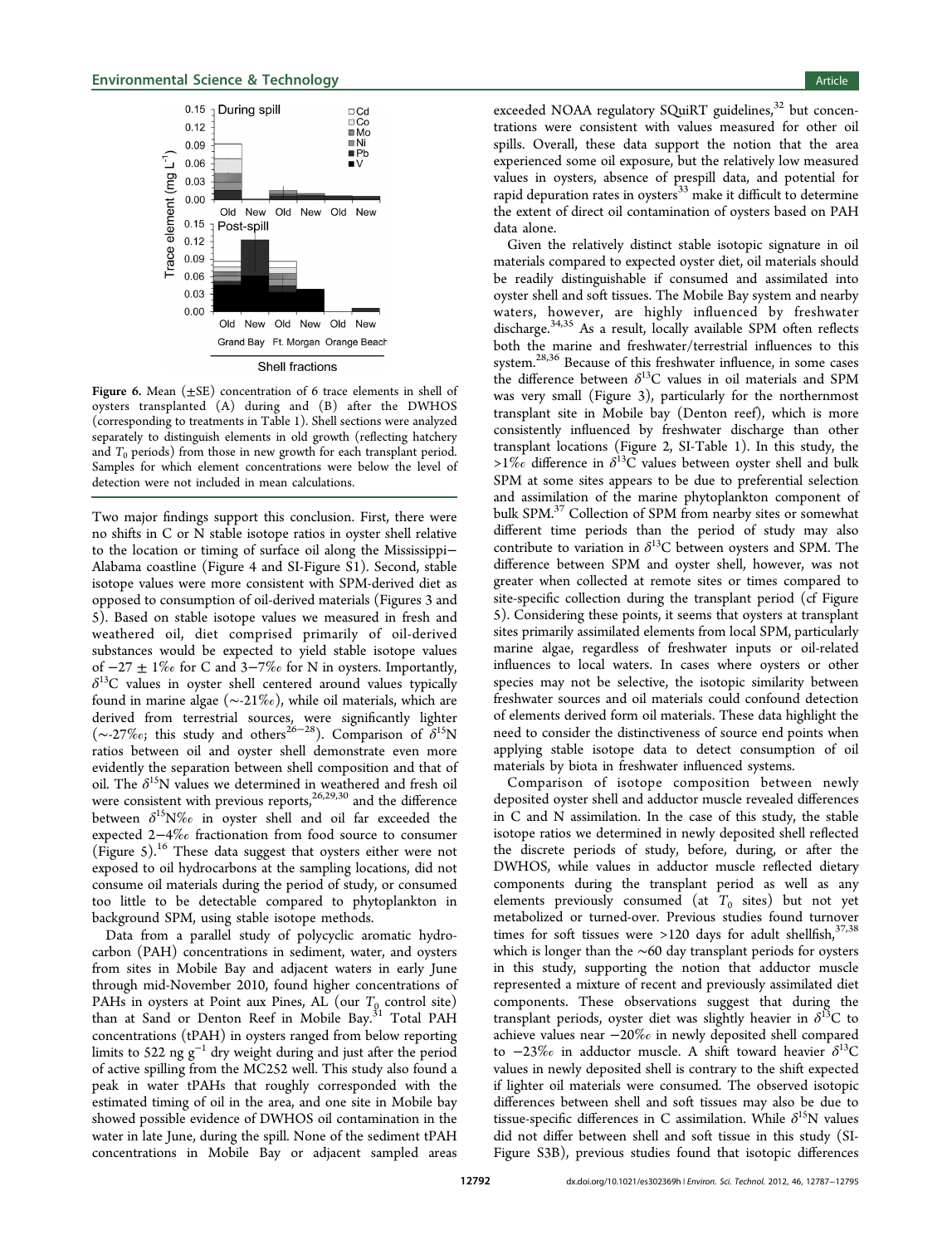<span id="page-8-0"></span>between shell and soft tissue in bivalves are common for  ${}^{11}N$ . C values have not been similarly studied. Regardless of the reason for the small tissue-specific differences in  $\delta^{13}$ C values, both shell and adductor muscle showed values most consistent with a diet comprised primarily of SPM from local sites (Figure [5](#page-6-0)).

Implications of this work included defining oil byproducts as a potential food source in the local ecosystem, determining the potential for oil to alter coastal food webs, and defining an alternative fate for oil-derived elements in food webs that is independent of or in addition to microbial breakdown. Using C. virginica as a benchmark for sedentary primary consumers in the Gulf of Mexico, we found no evidence of assimilation of oilderived C and N and, therefore, no evidence of an oyster-based conduit to higher trophic levels. This finding, however, is not an indication that oysters were not exposed to oil; rather it implies that oysters either did not consume oil-derived materials or consumed an insufficient quantity to be clearly detectable against the background of their natural food source. Oil-derived C was found to enter the base of the food web at the level of zooplankton, at least initially, during the active spilling of oil from the DWHOS.<sup>[28](#page-9-0)</sup> Oil was apparently available in high enough concentrations in surface waters during the spill to be rapidly encountered and taken up in sufficient quantities by these small organisms to yield detectable isotopic signatures against background. It is possible that larger sedentary primary consumers such as oysters could have lower likelihood of exposure to and uptake of oil materials because they are patchily distributed and likely exposed to relatively weathered and nonhomogenously distributed oil materials that inter-mittently reach nearshore bottom waters.<sup>[6](#page-9-0)</sup> Oysters at known oil-exposed sites in Louisiana, for example, showed no PAH contamination or apparent biological signs of exposure to oil 6 months after the DWHOS.<sup>39</sup> PAH concentrations, however, may be affected by physiological condition of oysters (which relatively rapidly depurate accumulated PAHs), and previous studies suggest low PAH concentrations do not necessarily indicate a lack of exposure to contaminants.<sup>[33](#page-9-0),[40](#page-10-0)</sup>

It is also possible that oysters, which typically slow or cease feeding under stress, may have stopped feeding when exposed to oil materials. In this study, oyster growth during the spill period ranged from 0.09 mm d<sup>-1</sup> (Denton Reef) to 0.29 mm  $\overline{d}^{-1}$  (Grand Bay) (SI-Table S3). Postspill, growth ranged from 0.04 mm  $d<sup>-1</sup>$  (Orange Beach) to 0.17 mm  $d<sup>-1</sup>$  (Grand Bay). These findings follow normal seasonal growth shifts from mid to late summer, but do not show a clear relationship to the estimated spatial or temporal distribution of oil in the area (SI-Figure S1). These findings suggest that oyster feeding and subsequent growth was not significantly affected by potential oil exposure. We cannot, however, rule out possible ephemeral or episodic exposure to oil, which could limit consumption of oil materials and result in little or no noticeable effect on oyster growth.

Trace element analyses were inconclusive to confirm or reject oyster exposure to oil materials, particularly for oysters growing during the postspill period in August and September 2010. Increased concentrations of V and Pb in oyster shells and tissues following the DWHOS have been anecdotally reported.<sup>[41](#page-10-0)</sup> While values were slightly higher in new shell growth during the postspill period, the apparent increase in V and Pb concentrations in both old and new shell growth fractions in this study is potentially confounding. We cannot discount the possibility that random chance associated with variation among individual oysters may account for these

results, given the relatively small number of shell samples analyzed and high number of samples with trace element concentrations below the limits of detection. Relationships between trace element accumulation and exposure to oil hydrocarbons merits further study.

Even in small quantities, consumption of oil-derived substances from the DWHOS had potential to feed secondary production, shift elemental composition of food webs, and provide an alternate pathway of oil degradation that requires more attention. Consideration of the distinctiveness of source end points (i.e., oil-derived materials compared to other terrestrial or freshwater inputs) will be important to further apply and interpret stable isotope data to detect consumption of oil materials in freshwater influenced systems. Due to our lack of detailed knowledge regarding when, where, and how different forms of oil materials affected local biota, consideration of the timing (early during the spill period compared to postspill exposure periods) and estimated mode of exposure (surface oil slicks compared to nonhomogenously distributed weathered oil) may be of particular importance to contextualize and interpret effects of the DWHOS on biota among locations in the northern Gulf of Mexico system.

## ■ ASSOCIATED CONTENT

#### **6** Supporting Information

Maps of study site locations compared to surface oil distributions reported by NOAA during and after the DWHOS (SI-Figure S1), example of a source oil "fingerprint match" (SI-Figure S2), mean  $\delta^{13}C\%$  and  $\delta^{15}N\%$  in oyster shell compared to adductor muscle (SI-Figure S3), temperature and salinity measured at transplant sites during the study (SI-Table S1),  $\delta^{13}C$  and  $\delta^{15}N$  values determined in weathered and fresh oil forms (SI-Table S2), and oyster shell growth during and after the DWHOS (SI-Table S3). This material is available free of charge via the Internet at [http://pubs.acs.org.](http://pubs.acs.org)

#### ■ AUTHOR INFORMATION

#### Corresponding Author

\*Phone: (251)-861-2141 (x 7555); fax: (251)-861-7540; email: [rcarmichael@disl.org.](mailto:rcarmichael@disl.org)

#### Notes

The authors declare no competing financial interest.

#### ■ ACKNOWLEDGMENTS

This work was funded, in part, by a grant from the National Science Foundation REU program (2356JV), the Marine Environmental Sciences Consortium (MESC)-BP Gulf of Mexico Research Initiative (10-BP-GoMRI-DISL), and the Northern Gulf Institute (NGI)-BP GoMRI Phase I. We thank Peter Biancani, Allen Aven, Nicole Taylor, and Courtney Miller who assisted with collection and processing of SPM and oil samples from local beaches, Ally Rellinger and John Dindo, who provided the tar mat photographs, and Ryan Crim who helped analyze SPM data and edited an early version of the manuscript.

#### ■ REFERENCES

(1) Kelley, T. R. Environmental Health Insights into the 2010 Deepwater Horizon (BP) Oil Blowout. Environ. Health Insights 2010, 4, 61−63.

(2) Deep Water: The Gulf Oil Disaster and the Future of Offshore Drilling 2011; National Commission on the BP Deepwater Horizon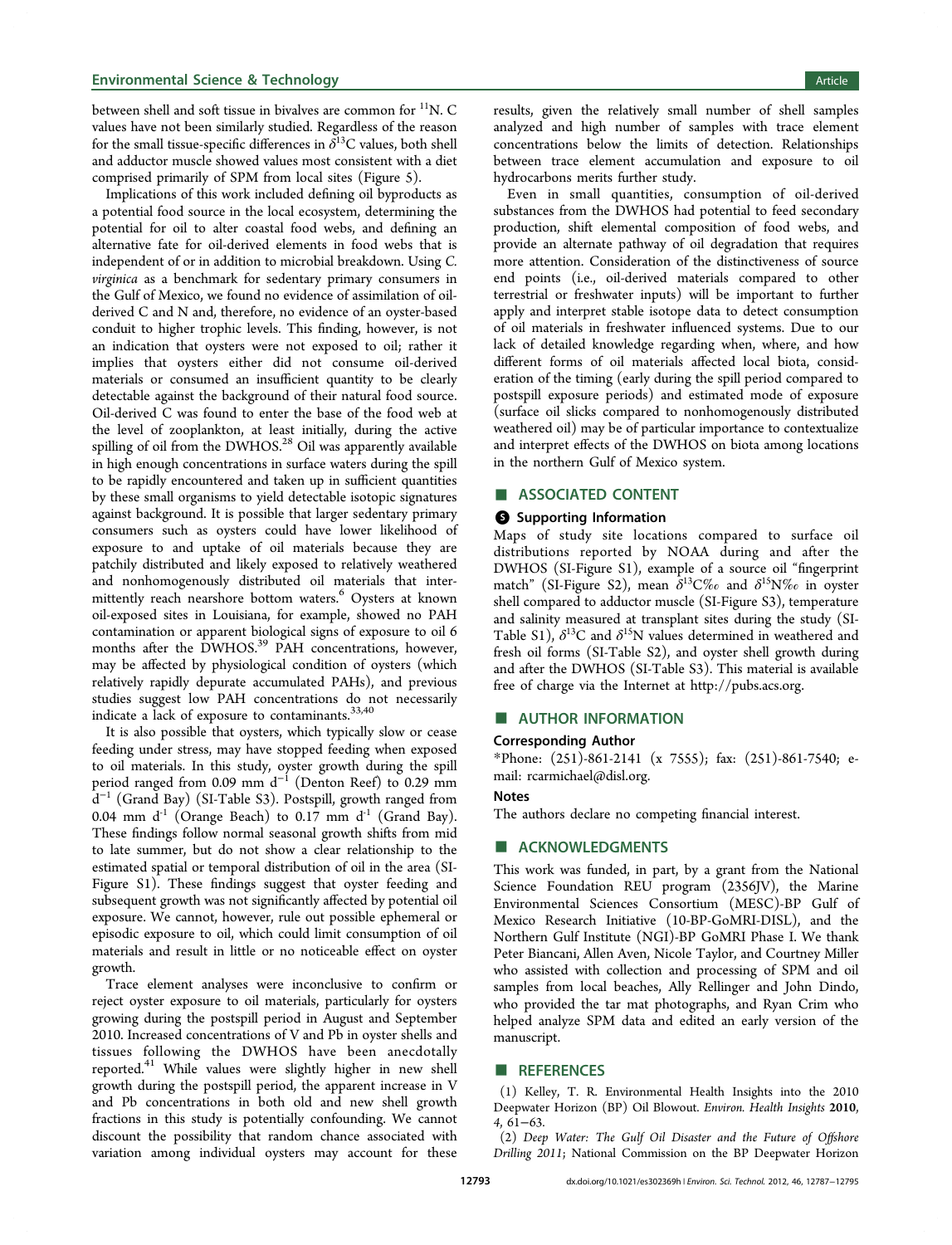#### <span id="page-9-0"></span>**Environmental Science & Technology Article** Article 30 and 30 and 30 and 30 and 30 and 30 and 30 and 30 and 30 and 30 and 30 and 30 and 30 and 30 and 30 and 30 and 30 and 30 and 30 and 30 and 30 and 30 and 30 and 30 and 3

Oil Spill and Offshore Drilling, U.S. Government Printing Office: Washington, DC, 2000.

(3) Hazen, T. C.; Dubinsky, E. A.; DeSantis, T. Z.; Andersen, G. L.; Piceno, Y. M.; Singh, N.; Jansson, J. K.; Probst, A.; Borglin, S. E.; Fortney, J. L.; Stringfellow, W. T.; Bill, M.; Conrad, M. E.; Tom, L. M.; Chavarria, K. L.; Alusi, T. R.; Lamendella, R.; Joyner, D. C.; Spier, C.; Baelum, J.; Auer, M.; Zemla, M. L.; Chakraborty, R.; Sonnenthal, E. L.; D'haeseleer, P.; Holman, H.-Y. N.; Osman, S.; Lu, Z.; Van Nostrand, J. D.; Deng, Y.; Zhou, J.; Mason, O. U. Deep-sea oil plume enriches indigenous oil-degrading bacteria. Science 2010, 330, 204−208.

(4) Williams, R.; Gero, S.; Bejder, L.; Calambokidis, J.; Kraus, S. D; Lusseau, D.; Read, A. J.; Robbins, J. Underestimating the damage: Interpreting cetacean carcass recoveries in the context of the Deepwater Horizon/BP incident. Conserv. Lett. 2011, 4, 228−233.

(5) Reddy, C. M.; Arey, J. S.; Seewald, J. S.; Sylva, S. P.; Lemkau, K. L.; Nelson, R. K.; Carmichael, C. A.; McIntyre, C. P.; Fenwick, J.; Ventura, G. T.; Van Mooy, B. A. S; Camilli, R. Composition and fate of gas and oil released to the water columnduring the Deepwater Horizon Oil Spill. Proc. Natl. Acad. Sci. 2011, DOI: 10.1073/ pnas.1101242108.

(6) Ryerson, T. B.; Camilli, R.; Kessler, J. D.; Kujawinski, E. B.; Reddy, C. M.; Valentine, D. L.; Atlas, E.; Blake, D. R.; de Gouw, J.; Meinardi, S.; Parrish, D. D.; Peischi, J.; Seewald, J. S.; Warneke, C. Chemical data quantify Deepwater Horizon hydrocarbon flow rate and environmental distribution. Proc. Natl. Acad. Sci. 2012, DOI: 10.1073/ pnas.1110564109.

(7) Machlis, G. E.; Mcnutt, M. K. Scenario-Building for the Deepwater Horizon Oil Spill. Science 2010, 329, 1018−1019.

(8) Valentine, D.; Kessler, J. D.; Redmond, M. C.; Mendes, S. D.; Heintz, M. B.; Farwell, C.; Hu, L.; Kinnaman, F. S.; Yvon-Lewis, S.; Du, M.; Chan, E. W.; Tigreros, F. G.; Villanueva, C. J. Propane respiration jump-starts microbial response to a deep oil spill. Science 2005, 330, 208−211.

(9) Upton, H. F. The Deepwater Horizon Oil Spill and the Gulf of Mexico Fishing Industry; Congressional Research Service Report for Congress: Washington, DC, February 2011.

(10) Carmichael, R.; Hattenrath, T.; Valiela, I.; Michener, R. Nitrogen stable isotopes in the shell of Mercenaria mercenaria trace wastewater inputs from watersheds to estuarine ecosystems. Aquat. Biol. 2008, 4, 99−111.

(11) Kovacs, C. J.; Daskin, J. H.; Patterson, H.; Carmichael, R. H. Crassostrea virginica shells record local variation in wastewater inputs to a coastal estuary. Aquat. Biol. 2010, 9, 77−84.

(12) Fritz, L. W. Shell structure and age determination. In Biology of the Hard Clam; Kraeuter, J., Castanga, N., Eds.; Elsevier Science: New York, 2001; pp 53−76.

(13) Szefer, P.; Ali, A. A.; Ba-Haroon, A. A.; Rajeh, A. A.; Geldonn, J.; Nabrzyski, M. Distribution and relationships of selected trace metals in mollusks and associated sediments from the Gulf of Aden, Yemen. Environ. Pollut. 1999, 106, 299−314.

(14) Huanxin, W.; Lejun, Z.; Presley, B. J. Bioaccumulation of heavy metals in oyster (Crassostrea virginica) tissue and shell. Environ. Geol. 2000, 39, 1216−1226.

(15) Chiffoleau, J. F.; Chauvaud, L.; Amouroux, D.; Barats, A.; Dufour, A.; Pécheyran, C.; Roux, N. Nickel and vanadium contamination of benthic invertebrates following the "Erika" wreck. Aquat. Living Resour. 2004, 17, 273−280.

(16) Peterson, B. J.; Fry, B. Stable isotopes in ecosystem studies. Ann. Rev. Ecol. Syst. 1987, 18, 293−320.

(17) Michener, R. H.; Kaufman, L. Stable isotope ratios as tracers in marine food webs: An update. In Stable Isotopes in Ecology and Environmental Science; Michener, R., Lajtha, K., Eds.; Blackwell Publishing Ltd, 2008; pp 238−282.

(18) Carmichael, R. H.; Shriver, A. C.; Valiela, I. Changes in shell and soft tissue growth, tissue composition, and survival of quahogs, Mercenaria mercenaria, and softshell clams, Mya arenaria, in response to eutrophic-driven changes in food supply and habitat. J. Exp. Mar. Biol. Ecol. 2004, 313, 75−104.

(19) Daskin, J. H.; Calci, K. R.; Burkhardt, W.; Carmichael, R. H. Use of N stable isotope and microbial analyses to define wastewater influence in Mobile Bay, AL. Mar. Pollut. Bull. 2008, 56, 860−868.

(20) NOAA NESDIS Deepwater Horizon composite oil maps; [ftp://](ftp://satepsanone.nesdis.noaa.gov/OMS/disasters/DeepwaterHorizon/) [satepsanone.nesdis.noaa.gov/OMS/disasters/DeepwaterHorizon/.](ftp://satepsanone.nesdis.noaa.gov/OMS/disasters/DeepwaterHorizon/)

(21) Overton, E. B.; McFall, J. A.; Mascarella, S. W.; Steele, C. F.; Antoine, S. A.; Politzer, I. R.; Laseter, J. L. Petroleum Residue Source Identification Following a Fire and Oil Spill. Proceedings of the 1981 Oil Spill Conference, Atlanta, GA.

(22) Iqbal, J.; Overton, E. B.; Gisclair, D. Polycyclic Aromatic Hydrocarbons in Louisiana Rivers and Coastal Environments: Source Fingerprinting and Forensic Analysis. Environ. Forensics 2008, 9, 63− 74.

(23) Roopnarine, P. D.; Roopnarine, D.; Gillikin, D. P.; Anderson, L. C.; Ballester, M.; Goodwin, D. H. Uptake of heavy metals and PAHs from the Deepwater Horizon oil spill by soft tissues and shells of the coastal oyster Crassostrea virginica. American Geophysical Union, Fall Meeting 2011, abstract #B33E-0517; published Dec 2012.

(24) Gohlke, J. M.; Doke, D.; Tipre, M.; Leader, M.; Fitzgerlad, T. A. Review of Seafood Safety after the Deepwater Horizon Blowout. Environ. Health Perspect. 2011, 19, DOI 10.1289/ehp.1103507.

(25) Cravo, A.; Foster, P.; Almeida, C.; Company, R.; Cosson, R. P.; Bebianno, M. J. Metals in the shell of Bathymodiolus azoricus from a hydrothermal vent site of the Mid-Atlantic Ridge. Environ. Int. 2007, 33, 609−615.

(26) Grizzle, P. L.; Coleman, H. J.; Sweeney, R. E.; and Kaplan, I. R. Correlation of crude oil source with nitrogen, sulfur, and carbon stable isotope ratios. Proceedings of Joint meeting of the American Chemical Society and Chemical Society of Japan, Honolulu, HI, April 1−6, 1979.

(27) Mazeas, L.; Budzinski, H. Molecular and stable carbon isotopic source identification of oil residues and oiled bird feathers sampled along the Atlantic Coast of France after the Erika oil spill. Environ. Sci. Technol. 2002, 36, 130−137.

(28) Graham, W. M.; Condon, R. H.; Carmichael, R. H.; D'Ambra, I.; Patterson, H. K.; Linn, L. J.; Hernandez, F. J., Jr. Oil carbon entered the coastal planktonic food web during the Deepwater Horizon oil spill. Environ. Res. Lett. 2010, 5, 045301 DOI: 10.1088/1748-9326/5/ 4/045301.

(29) Yeh, H. W.; Epstein, S. Hydrogen and carbon isotopes of petroleum and related organic matter. Geochim. Cosmochim. Acta 1981, 45, 753−762.

(30) Hirner, A. V.; Graf, W.; Treibs, R.; Melzer, A. N.; Hahn-Weinheimer, P. Stable sulfur and nitrogen isotopic compositions of crude oil fractions from Southern Germany. Geochim. Cosmochim. Acta 1984, 48, 2179−2186.

(31) Dailey, M. Temporal and spatial assessment of PAHs in water, sediment, and oysters as a result of the Deepwater Horizon oil spill. Master's Thesis, University of Mississippi, University, MS, 2012.

(32) Buchman, M. F. NOAA Screening Quick Reference Tables; Report 08-1; NOAA Office of Response and Restoration Division: Seattle, WA, 2008; pp 1–34.

(33) Eisler, R. Polycyclic aromatic hydrocarbon hazards to fish, wildlife, and invertebrates: A synoptic review; Biological Report 85(1.11); U.S. Fish and Wildlife Service: Laurel, MD, 1987.

(34) Schroeder, W. W.; Dinnel, S. P.; Wiseman, W. J., Jr. Salinity Stratification in a River-Dominated Estuary. Estuaries 1990, 13, 145− 154.

(35) Solis, R. S.; Powell, G. L. Hydrography, mixing characteristics, and residence times of Gulf of Mexico estuaries. In Biogeochemistry of Gulf of Mexico Estuaries; Bianchi, T. S., Pennock, J. R., Twilley, R. R., Eds.; John Wiley and Sons: New York, 1999; pp 29−71.

(36) Goecker, M. E.; Valentine, J. F.; Sklenar, S. A.; Chaplin, G. I. Influence from Hydrological Modification on Energy and Nutrient Transference in a Deltaic Food Web. Estuaries Coasts 2008, 32, 173− 187.

(37) Raikow, D. F.; Hamilton, S. K. Bivalve Diets in a Midwestern U.S. Stream: a Stable Isotope Enrichment Study. Limnol. Oceanogr. 2001, 17, 514−522.